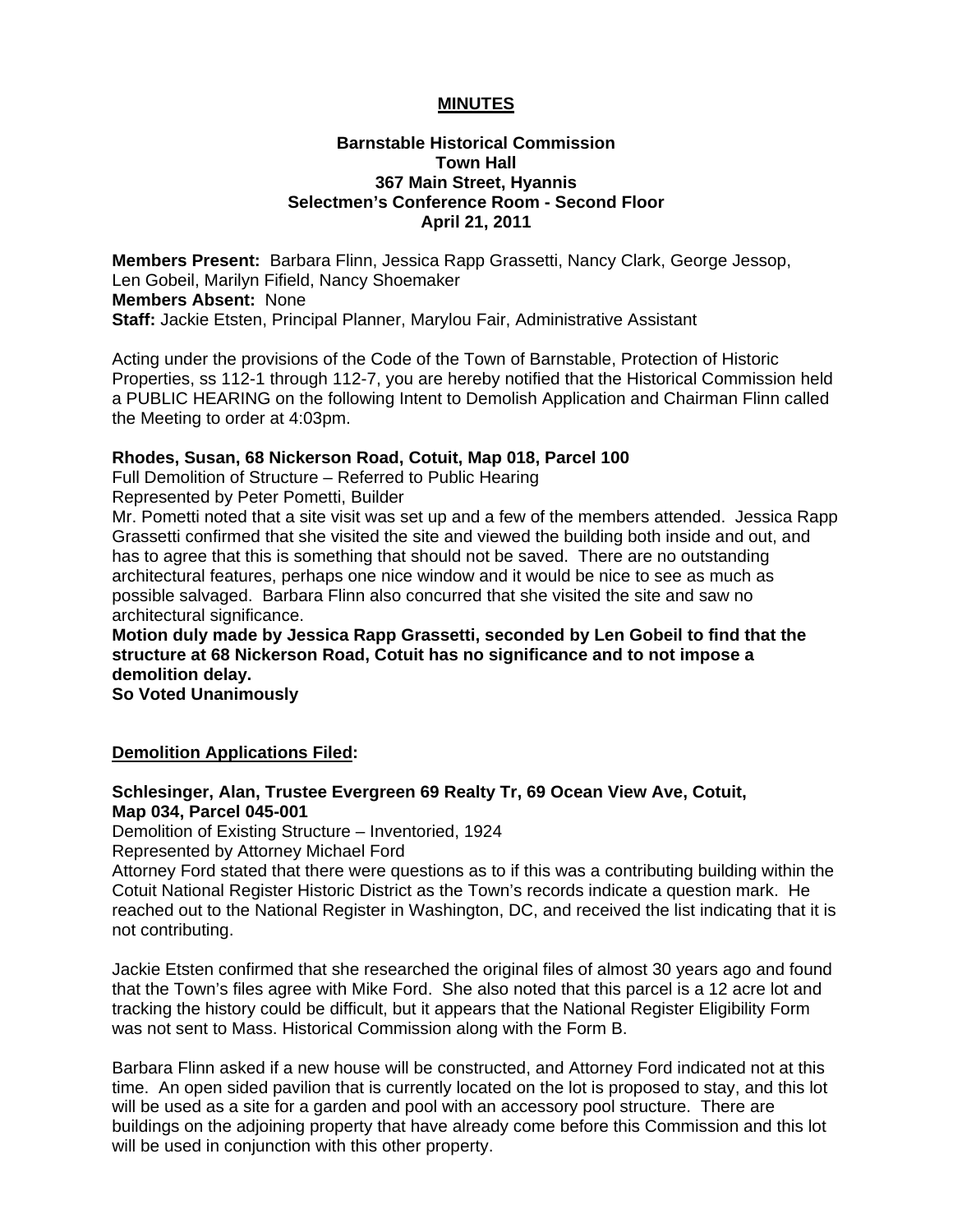The Inventory Form B was reviewed, and it was noted that the house was built in 1924 and used as a summer home, then for guests as overflow to the hotel located next door. In 1954, Mr. Crawford - a Harvard graduate and founder of TRW Company - received title to the property.

Jessica Rapp Grassetti stated that she is familiar with the property, and Mr. Crawford was instrumental in forming the Cotuit Historical Society and at one time gifted property for use by the Society. For her, this would have historical significance. She has also viewed the property and believes it would be beneficial for the Commission to make a site visit.

A site visit was scheduled for May 17, 2011 at 10am.

**Motion duly made by Nancy Clark and seconded by Jessica Rapp Grassetti to find that the building located at 69 Ocean View Ave, Cotuit should be referred to a Public Hearing as it is historically significant due to Mr. Crawford and his support in forming the Cotuit Historical Society, the fact that it was used as a hotel and is one of the largest dwellings in the village.** 

**So Voted Unanimously** 

#### **Falkson, Peter & Shannon, 27 Parker Road, Osterville, Map 117, Parcel 162**

Demolition of Addition to Residence & Full Demolition of Barn – Inventoried, c. 1850 Represented by Doreve Nicholaeff & Oliver Orwig of Nicholaeff Architecture & Design Ms. Nicholaeff explained that they wish to remove the front addition on the home that was added at a later date. Barbara Flinn asked if they would be replacing the two front windows and restoring to its original condition, and Ms. Nicholaeff indicated that they would. The Commission agreed this was appropriate.

The demolition of the Barn was discussed and the possibility of saving the center portion of the Barn and removing the two end additions. Ms. Nicholaeff stated that they did look into this, and the issue was that they would need to move the structure to another location on the lot, and they were not sure how the structure would withstand the move. George Jessop questioned whether there was a floor slab and, upon confirmation that there was not, suggested securing the walls with 2x8's to pick it up by those and move it.

Oliver Orwig asked the Commission's opinion on trying to save just the front façade. It was mutually agreed that the Commission would like to try and save the center structure, not just the front façade.

Nancy Shoemaker suggested that the applicant consider amending the application to indicate removal of the side additions on the garage while maintaining the middle structure. **A motion was duly made by Nancy Clark and seconded by Len Gobeil to suspend discussion of this application to allow the Applicants time to discuss options and modify Intent to demolish form. So Voted Unanimously** 

**See additional discussion following the next application** 

#### **Higgins, Mary, 38 Little River Road, Cotuit, Map 053, Parcel 007**

Restore Historic Cape, De-Construct Rear Ell

Represented by Tim Luft, Archi-Tech Associates

Mr. Luft noted that they will not touch the Cape portion that faces the street. They are looking to remove only the ell that is at the rear of the house. They are not looking to make a dramatic change in square footage, and once the sun room porch is removed and the roof of the ell portion to the first floor, it will level the building and a square addition will be added.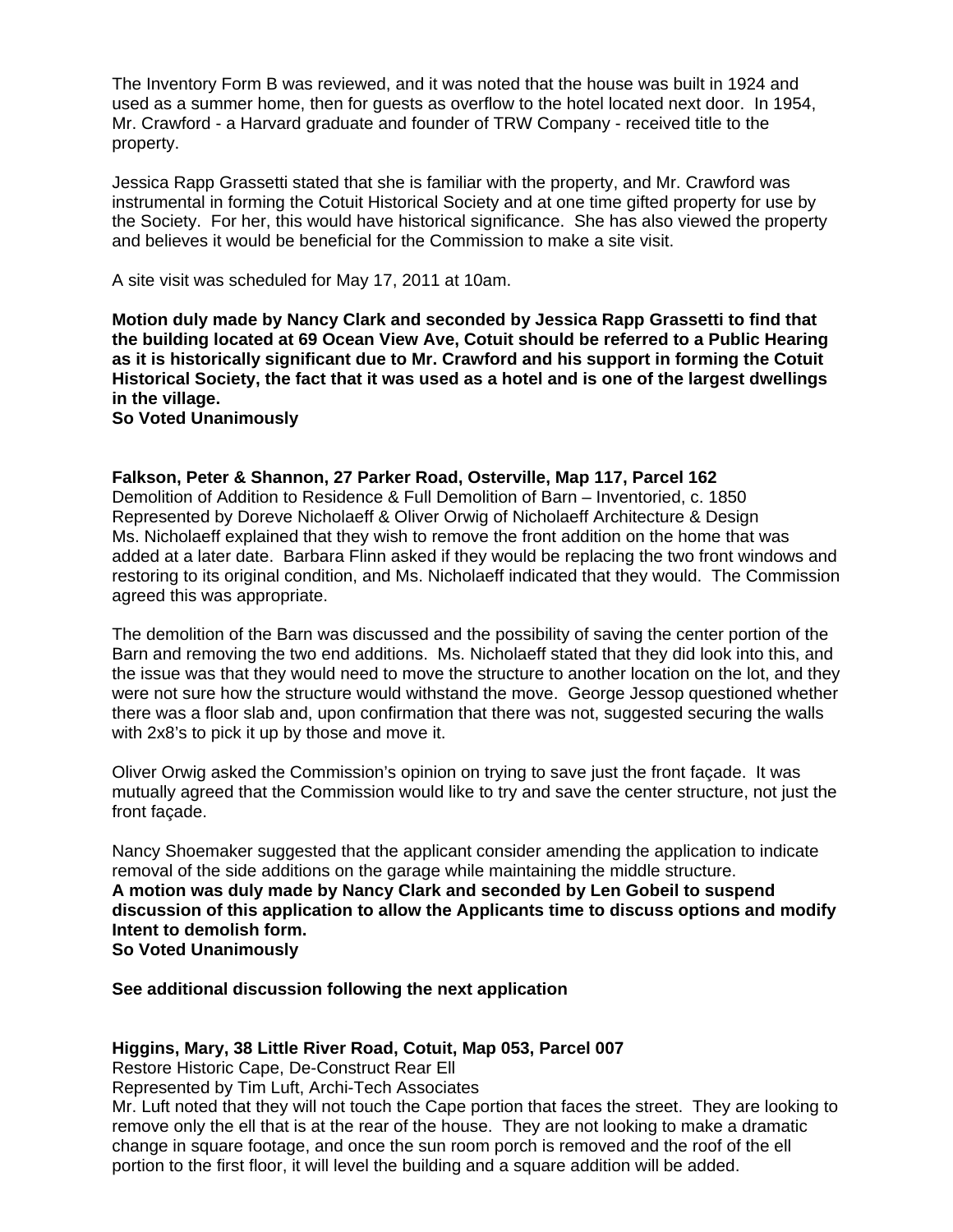George Jessop asked if they could put in a false ridge and frame the two dormers. Tim Luft agreed in order to get a bit of the crease.

Jessica Rapp Grassetti commented that she is pleased to see that the façade of this house is getting a face lift as this is one of the last remaining half Capes in Cotuit and one of the oldest buildings in the area.

Nancy Clark noted that they are changing the fenestration on the right, but on the left they have taken away all the little windows and the bay windows. Tim Luft confirmed that they are, as a previous discussion with Jackie Etsten concluded that the muntons on the bay seemed to be of a later date.

George Jessop felt great care had been taken to keep the existing architecture, so that the original stands alone with the exception of the left rear elevation with the ridge of the dormer peeking out. He would also like to see a false corner board at the left rear section. That would define the original structure of the half Cape.

**Motion duly made by Nancy Shoemaker and seconded by Jessica Rapp Grassetti to find that these are not significant alternations of a National Register house and to ask that the applicant incorporate the request that the left rear section have a false corner board. So Voted Unanimously** 

**NOTE: The Commission returned to the discussion of the following application:** 

### **Falkson, Peter & Shannon, 27 Parker Road, Osterville, Map 117, Parcel 162**

Demolition of Addition on Residence & Full Demolition of Barn – Inventoried, c. 1850 Represented by Doreve Nicholaeff & Oliver Orwig of Nicholaeff Architecture & Design

Len Gobeil re-opened the discussion on 27 Park Road, Osterville, and asked the applicants if they had come to a decision on whether to withdraw or modify the application. Oliver Orwig indicated that they would like to modify the application to reflect the removal of the front wing of the main house and the removal of the two side wings on the Barn while retaining the central section.

**Motion duly made by Nancy Shoemaker and seconded by Nancy Clark to accept the application as amended and to find that the proposed alterations are not significant. So Voted Unanimously** 

### **Informal Review**

### **Stepanek, Peter & Lissa, 49 Ocean Avenue, Hyannis, Map 287, Parcel 121**

Review of Proposed Renovations of & Additions to Main House and Renovation & Restoration of Carriage House/Barn – Inventoried, c. 1889 – Contributing, National Register Historic District Represented by Attorney Michael Ford and Tim Luft, Archi-Tech Associates Attorney Ford noted that this main house is a contributing building in a National Register District. There is no information on the barn, but it does appear to be of the same age. They have been working with the owner to utilize the existing structure.

Mr. Luft presented photographs that were found in the house of the original building of the structure. Their first thought was to try to remove some of the poor additions added over the years and to bring back the porch, as the cologne bottle turret loses its feature without the porch.

Barbara Flinn commented that a letter from Sarah Korjeff of the Cape Cod Commission was complimentary; however, she noted that the addition was quite large.

Tim Luft stated that he has met with Sarah Korjeff three times and referred to her letter dated 3/3/2011 in which she was pleased with the changes they made, as the connector was one story and the gable façade and fenestration did not change. She was concerned with the size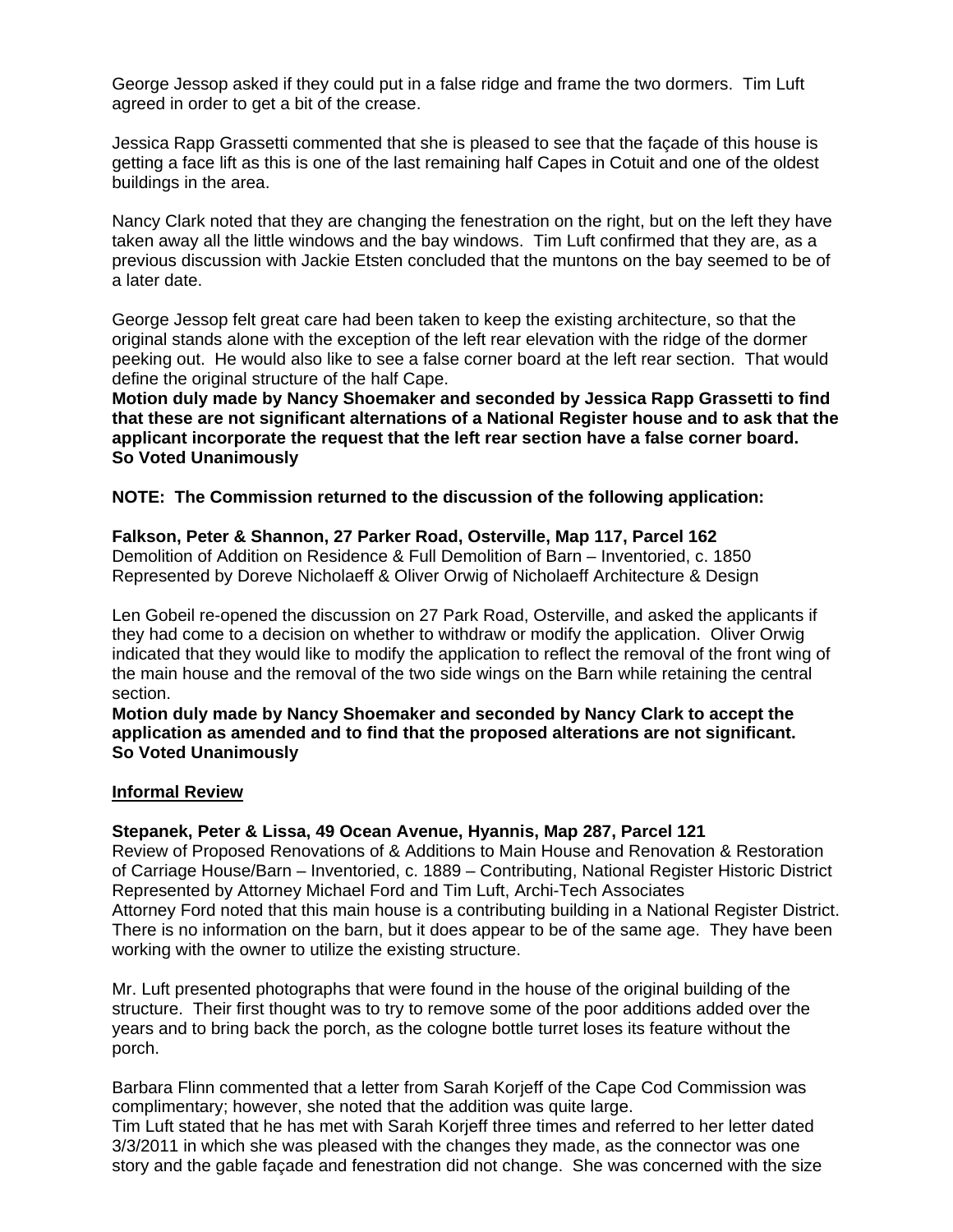of the family room off the back and removing the structure that is the current living room and replacement with a curved wall.

Nancy Shoemaker asked if it is correct that alterations of 25% or more (square footage) for contributing buildings in a National Register District triggers a referral to the Cape Cod Commission. Jackie Etsten noted that this Commission would have to find that there is a significant change that alters the National Register significance.

Jessica Rapp Grassetti asked, and it was confirmed that the alterations are on the newer portions of the structure.

Nancy Clark stated that she likes the return of the porch but is offended by the curved wall, as she felt it would bring the house into a new era.

George Jessop inquired if they could tighten the curve, and Tim Luft indicated that they could and he has already spoken to the homeowners, and if the curved wall is something that this Commission is not comfortable with, they could modify it. After discussion, the Commission preferred the wall squared off.

The rear and left elevations were reviewed. The left elevation introduces a roof deck, and they will be change a window to a door. On the rear elevation, they took elements of the existing structure such as shingle rakes, shingled soffet, facia, freize and window styles and incorporated them into the new addition.

Jessica Rapp Grassetti noted that Sarah Korjeff was concerned over the size of the new family room addition and asked if the scale could be reduced. Tim Luft noted that the homeowners were hoping they would not have to reduce the size. George Jessop and Nancy Shoemaker commented that they did not have a problem with the scale of the addition.

The  $2<sup>nd</sup>$  floor deck was discussed and the dimensions are proposed as 10' x 10'

The Custom House/Barn was reviewed next. Tim Luft indicated that all they are looking to do on this building, other than interior renovations, is to restore it. They wish to elevate the building and put a foundation under; bring it up to code and add new siding and new trim. They wish to renovate the fenestration where the barn doors are and to replace some of the other fenestration.

Nancy Shoemaker asked if they were concerned about the structure when lifted for the foundation and Tim Luft noted that they have met with Hayden Builders and believe that this can be done successfully.

The Commission was pleased with the care and detail taken and requested a final submission of plans when complete.

**Cahoon Museum of American Art, 4676 Falmouth Road, Cotuit, Map 010, Parcel 008-001**  Design Review – Inventoried, c. 1775 Represented by Steve Cook, Cotuit Bay Design

NOTE: Jessica Rapp Grassetti recuses herself from the discussion

Steve Cook stated that he is here for an initial design review. The Museum has hired him to develop a new addition for the property as they were looking for gallery space, storage, handicap access, improved bathrooms as well as improved parking area and entry access. The Cahoon Museum Committee was very descriptive on what they wanted and they wished the addition on the northwest corner of the building to keep the original structure clear.